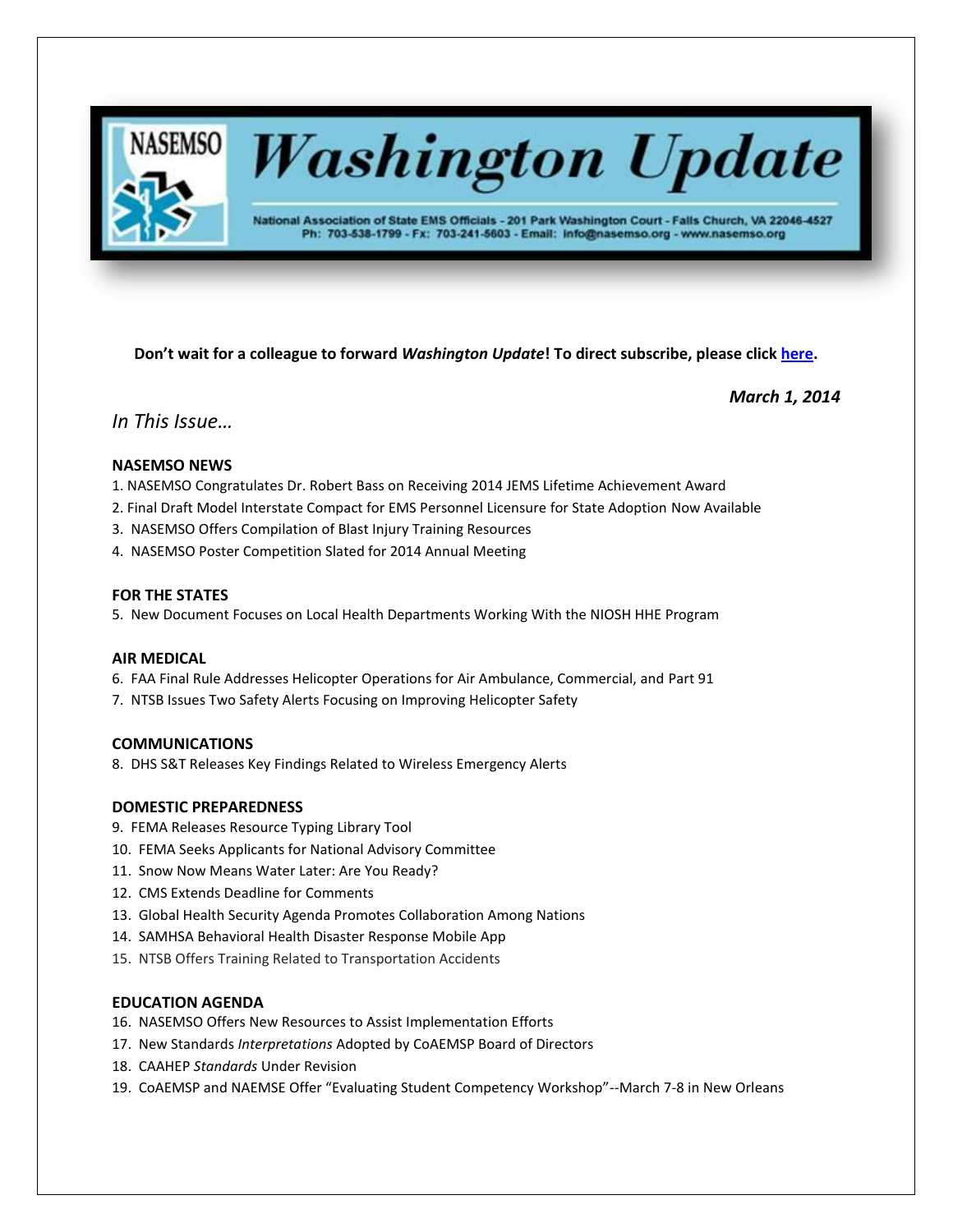#### **HITS**

20. NIOSH Invites Comments on Center for Motor Vehicle Safety Strategic Plan

# **FEDERAL PARTNERS**

- 21. ECCC Launches EMS Collaboration Community on IdeaScale
- 22. AHRQ Study Finds Use of Contact Precautions in Emergency Departments Varies
- 23. 2014 GAO Report Highlights Drug Shortages
- 24. IOM Committee on DHS Workforce Resilience Releases Follow-up Report
- 25. Etomidate Injection Recall Announced by Manufacturer
- 26. Philips Respironics Initiates Recalls Trilogy Ventilator
- 27. FY 2013 Fire Prevention and Safety Grants Application Period Now Open

#### **INDUSTRY NEWS**

- 28. ACEP Reports Nation Receives a D+ in Emergency Care
- 29. National Organizations Promote Guidelines for Geriatric Emergency Departments

# **UPCOMING EVENTS**

#### **\*\*\*STATEWIDE EMS CONFERENCES\*\*\***

**\*\*\*National Conferences and Special Meetings\*\*\***

#### **1. NASEMSO Congratulates Dr. Robert Bass on Receiving 2014 JEMS Lifetime Achievement Award**

The James O. Page Charitable Foundation and *JEMS*, the *Journal of Emergency Medical Services*, named Dr. Robert Bass, as the 2014 recipient of a Lifetime Achievement Award for Outstanding Service in Emergency Medical Services. The Lifetime Achievement Award honors an individual who has made an extraordinary contribution to the advancement of EMS over the course of a career. Dr. Bass was honored for his tireless work as an advocate for the needs of EMS professionals and development of EMS and trauma systems excellence. A NASEMSO past president, as well as past president for the National Association of EMS Physicians (NAEMSP), and former chair of the American College of Emergency Physicians EMS Committee, Bass was the only non-federal member serving on the Federal Interagency Committee on EMS (FICEMS). He recently retired as the executive director of the Maryland Institute for Emergency Medical Services Systems (MIEMSS) and has been involved in EMS issues on many levels for more than three decades. Dr. Bass received the Award at the EMS Today Conference in Washington, D.C., on February 6, 2014. Congratulations, Bob!!

# **2. Final Draft Model Interstate Compact for EMS Personnel Licensure for State Adoption Now Available**

Over the past several months, NASEMSO engaged a National Advisory Panel with representatives of 23 national organizations, industry stakeholders, and guidance from the Council of State Governments and Vedder Price to develop a model interstate compact for states' legislative use to solve the problem associated with day-to-day emergency deployment of EMS personnel across state boundaries. The final draft has been delivered to the Department of Homeland Security and rollout has commenced throughout the EMS community. For more [information…](https://www.nasemso.org/Projects/InterstateCompacts/index.asp)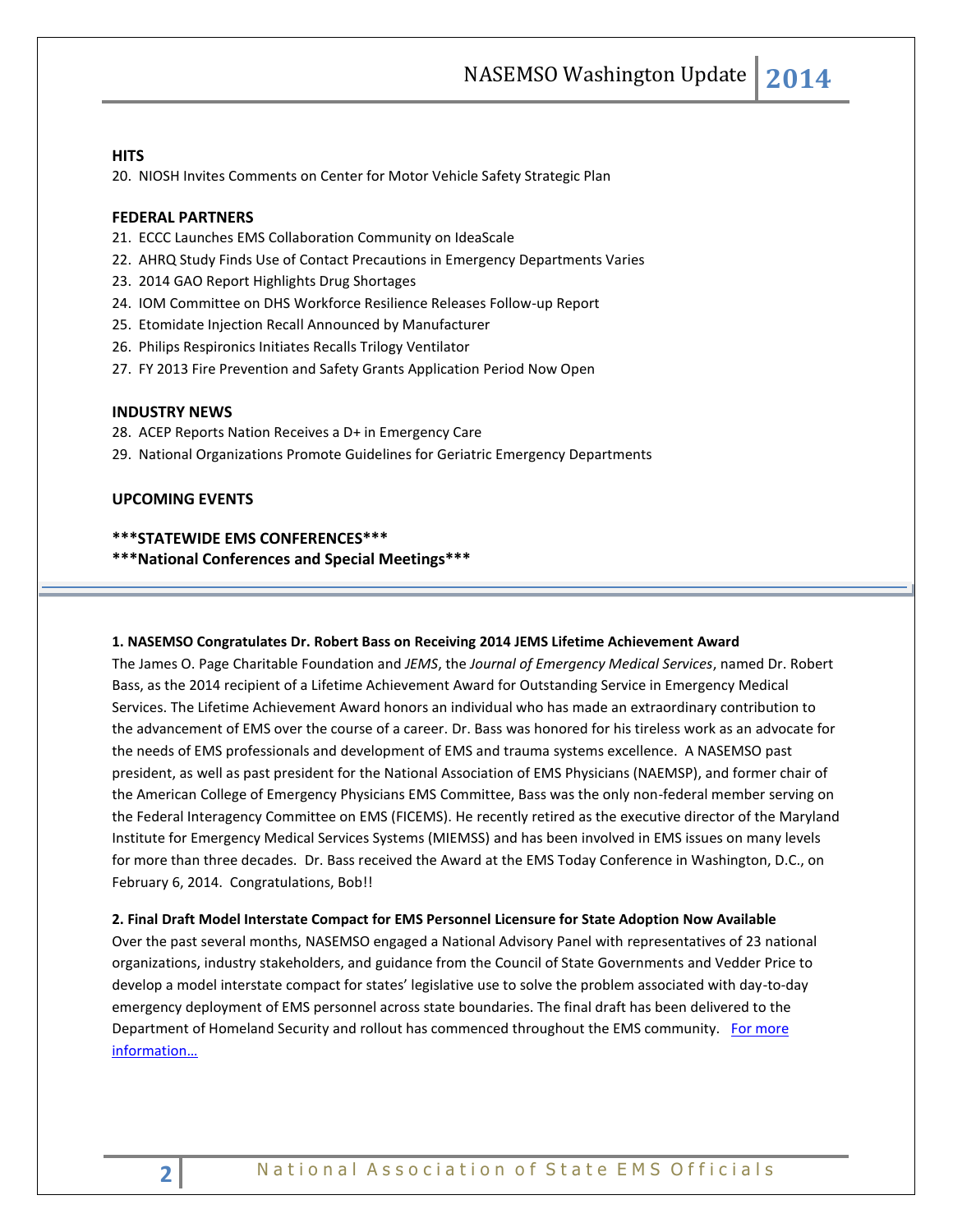#### **3. NASEMSO Offers Compilation of Blast Injury Training Resources**

The National Association of State EMS Officials (NASEMSO) Education and Professional Standards Council, Medical Directors Council, and Domestic Preparedness Committee has prepared a compilation of EMS training resources on bombings and blast injuries available free of charge through the Terrorism Injuries: Information, Dissemination and Exchange (TIIDE) partnership, the Firefighters Support Foundation, the International Association of Arson Investigators, and others. Several of these resources can be immediately used to support just in time blast injury and public health preparedness training efforts to prepare EMS responders at the state, regional, and local levels. NASEMSO will be utilizing this model to assist state EMS offices with future training needs. [For more information…](https://www.nasemso.org/Projects/DomesticPreparedness/Training-Opportunities.asp)

#### **4. NASEMSO Poster Competition Slated for 2014 Annual Meeting**

Interested persons are reminded that NASEMSO is conducting a poster competition in conjunction with the NASEMSO Annual Meeting in Cleveland, OH October 6-10, 2014. The goal of the NASEMSO-sponsored poster competition is to foster and develop system research and performance assessment and improvement skills in State offices of EMS and trauma. [Download the Call for Posters here for complete details.](http://www.nasemso.org/Meetings/Annual/documents/NASEMSO-2014-Call-for-Posters.pdf) Deadline for abstracts is **Aug. 31, 2014**. Questions should be directed to Terry Mullins, [terry.mullins@azdhs.gov.](mailto:terry.mullins@azdhs.gov)

#### **5. New Document Focuses on Local Health Departments Working With the NIOSH HHE Program**

Local health departments often are asked by the public, a local employer, or a local government official to look into a health problem in someone's workplace. Some have the resources to do this, others do not. A new NIOSH brochure for local health departments describes the NIOSH Health Hazard Evaluation Program and how local health departments can use its services to help meet their public health mission. The brochure can be downloaded a[t http://www.cdc.gov/niosh/docs/2014-113/.](http://www.cdc.gov/niosh/docs/2014-113/) 

#### **6. FAA Final Rule Addresses Helicopter Operations for Air Ambulance, Commercial, and Part 91**

The U.S. Department of Transportation's Federal Aviation Administration (FAA) has issued a final rule that requires helicopter operators, including air ambulances, to have stricter flight rules and procedures, improved communications, training, and additional on-board safety equipment. The rule represents the most significant improvements to helicopter safety in decades and responds to government's and industry's concern over continued risk in helicopter operations. All U.S. helicopter operators, including air ambulances, are required to use stricter flying procedures in bad weather. This will provide a greater margin of safety by reducing the probability of collisions with terrain, obstacles or other aircraft. Within 60 days, all operators will be required to use enhanced procedures for flying in challenging weather, at night, and when landing in remote locations. Within three years, helicopter air ambulances must use the latest on-board technology and equipment to avoid terrain and obstacles, and within four years, they must be equipped with flight data monitoring systems. Under the new rule, all Part 135 helicopter operators are required to:

- Equip their helicopters with radio altimeters.
- Have occupants wear life preservers and equip helicopters with a 406 MHz Emergency Locator Transmitter (ELT) when a helicopter is operated beyond power-off glide distance from the shore.
- Use higher weather minimums when identifying an alternate airport in a flight plan.
- Require that pilots are tested to handle flat-light, whiteout, and brownout conditions and demonstrate competency in recovery from an inadvertent encounter with instrument meteorological conditions.

In addition, under the new rule, all air ambulance operators are required to:

- Equip with Helicopter Terrain Awareness and Warning Systems (HTAWS).
- Equip with a flight data monitoring system within four years.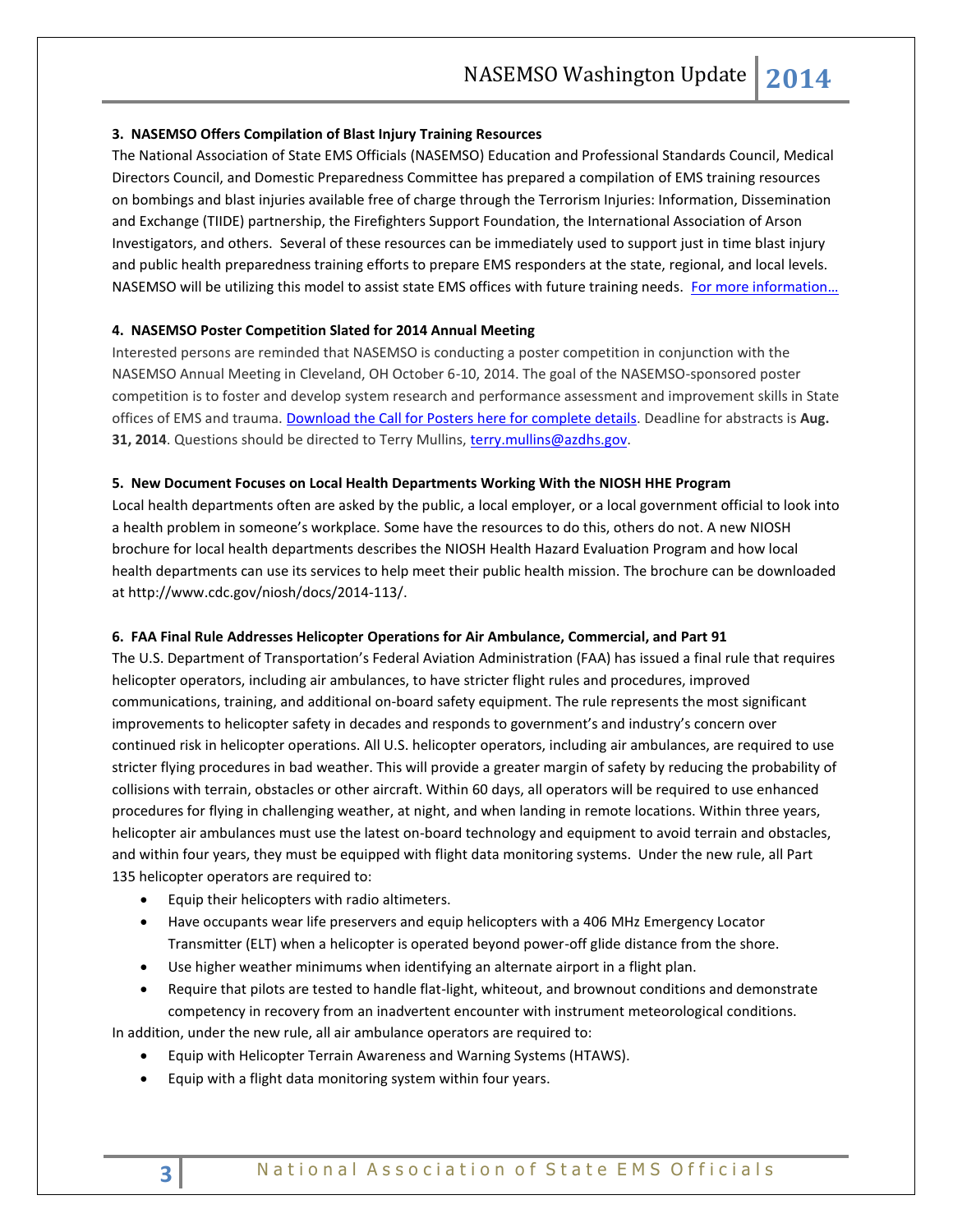- Establish operations control centers if they are certificate holders with 10 or more helicopter air ambulances.
- Institute pre-flight risk-analysis programs.
- Ensure their pilots in command hold an instrument rating.
- Ensure pilots identify and document the highest obstacle along the planned route before departure.
- Comply with Visual Flight Rules (VFR) weather minimums, Instrument Flight Rules (IFR) operations at airports/heliports without weather reporting, procedures for VFR approaches, and VFR flight planning.
- Conduct the flight using Part 135 weather requirements and flight crew time limitation and rest requirements when medical personnel are on board.
- Conduct safety briefings or training for medical personnel.

This rule is effective April 22, 2014. For more information...

#### **7. NTSB Issues Two Safety Alerts Focusing on Improving Helicopter Safety**

The National Transportation Safety Board recently issued two Safety Alerts highlighting the importance of proper maintenance and simulator training as critical ways to improve helicopter safety. This year, helicopter safety was added to th[e NTSB's Most Wanted List of Safety Improvements.](http://www.ntsb.gov/safety/mwl.html) In the past decade, over 1,500 accidents have occurred involving helicopters used as air ambulances, for search and rescue missions, commercial helicopter operations such as tour flights, and instructional operations. During that same time, the NTSB issued over 200 safety recommendations on issues related to helicopter investigations. The two Safety Alerts are: • Safety Through Helicopter Simulators • Helicopter Safety Starts in the Hangar. Accompanying the safety alerts are two videos, produced in conjunction with Helicopter Association International. Featured in the videos are NTSB investigators sharing their perspectives about the lessons learned from helicopter accident investigations.

The two helicopter Safety Alerts and the two videos, are available at: [http://www.ntsb.gov/safety/safety\\_alerts.html](http://www.ntsb.gov/safety/safety_alerts.html) [http://www.ntsb.gov/safety/safety\\_videos.html](http://www.ntsb.gov/safety/safety_videos.html)

#### **8. DHS S&T Releases Key Findings Related to Wireless Emergency Alerts**

The Department of Homeland Security's (DHS) Science and Technology Directorate (S&T) has announced the release of a report entitled: Wireless Emergency Alerts (WEA) Mobile Penetration Strategy. Launched in 2012, WEA provides a national capability to deliver alert messages directly to the public via mobile devices.in a specific affected geographic region The Mobile Penetration Strategy is directed toward decision makers throughout all levels of government, commercial mobile service providers (CMSPs) and mobile wireless device manufacturers. The report characterizes WEA coverage across the nation, identifies barriers to adoption, and suggests options for improving coverage. It provides recommendations for each group on how to improve the utilization of WEA nationwide, maximize public awareness and user acceptance. During the development of the Mobile Penetration Strategy, researchers solicited information from a wide range of commercial and government sources to estimate WEA penetration and coverage geographically, demographically, by wireless carrier coverage, and by mobile device populations. Researchers also conducted interviews with officials in the public and private sectors throughout the country. Research conducted by the National Defense Research Institute found that: most state emergency managers plan to use WEA; CMSPs can provide WEA to almost all of the United States; and that demographic and other factors affect WEA use. The WEA Mobile Penetration Strategy can be downloaded from www.firstresponder.gov a[t http://go.usa.gov/BRn4.](http://go.usa.gov/BRn4)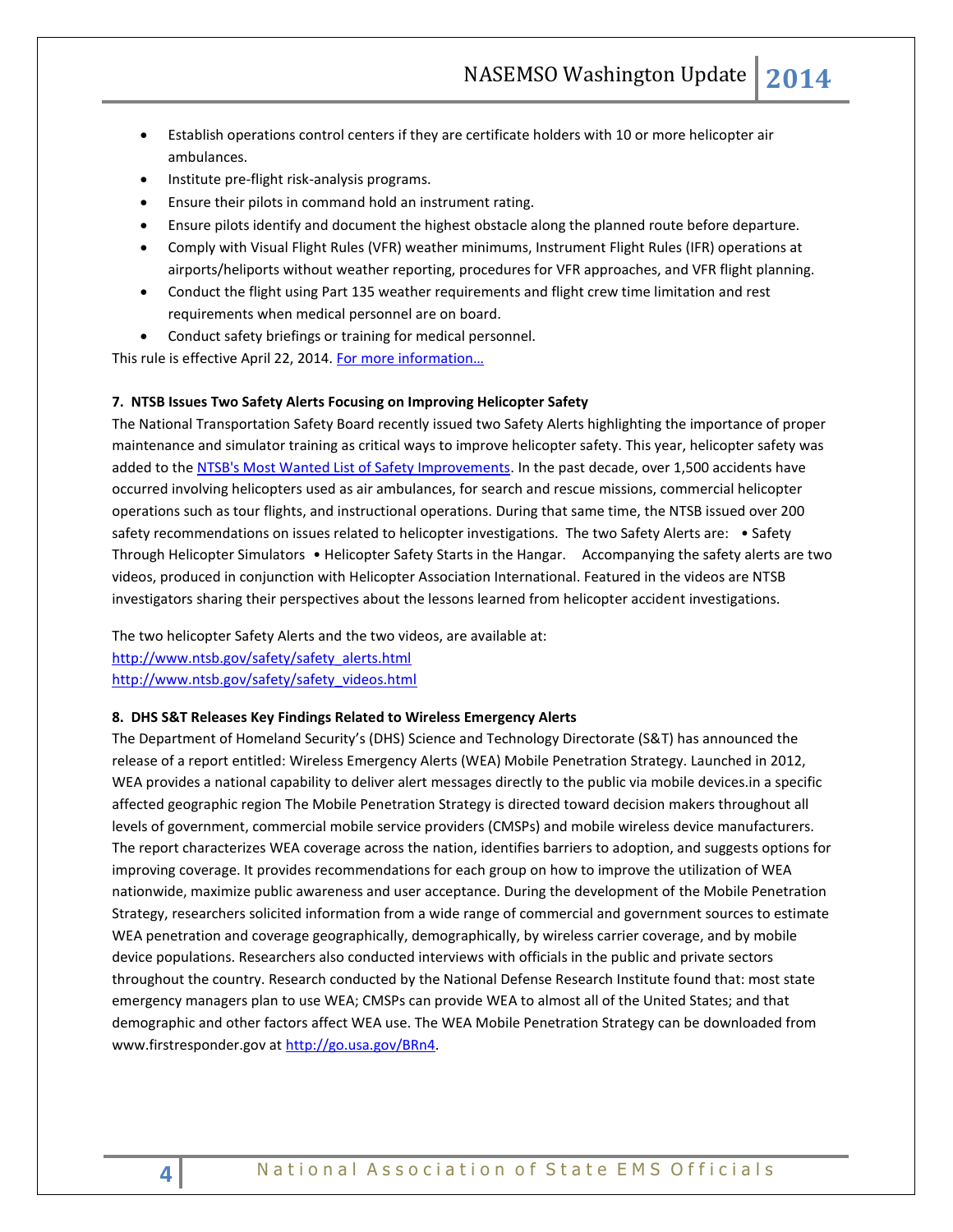#### **9. FEMA Releases Resource Typing Library Tool**

The Resource Typing Library Tool (RTLT) is an online catalogue of national resource typing definitions and job titles/position qualifications. The Federal Emergency Management Agency (FEMA) National Integration Center (NIC) provides the RTLT to support the implementation of the National Preparedness System. Nationally typed resources support a common language for the mobilization of resources (equipment, teams, units, and personnel) prior to, during, and after major incidents. Resource users at all levels use these definitions to identify and inventory resources for capability estimation, planning, and for mobilization during mutual aid efforts. Nationally typed resources represent the minimum criteria for the associated component and capability. Definitions and job titles/position qualifications are easily searchable and discoverable through the RTLT. They can be downloaded in PDF format or directly used by third party software applications using the available Web Services applicationprogramming interface (API). FEMA is hosting a series of webinars to introduce the RTLT and the latest version of the Incident Response Inventory System (IRIS). All webinars will be open to the whole community, which includes—individuals (including those with disabilities and others with access and functional needs), businesses and nonprofits, faith-based and community groups, schools, and all levels of government. These webinars will provide an overview on how to navigate the RTLT and its use in inventorying critical resources. Each webinar will cover the same information. Advance registration is required due to space limitations. The (webinar) agenda will cover topics such as:

- Overview of National Preparedness Efforts
- How RTLT and IRIS support Resource Management
- Introduction to the Resource Typing Library Tool and the Incident Resource Inventory System
- Demonstration of RTLT and IRIS Registration is on a first come, first serve basis.

To register, please visi[t http://www.fema.gov/resource-management.](http://www.fema.gov/resource-management) Special note: several of the EMS and medical resource types were revised in 2013. The RTLT contains an older (2009) version of the documents and it is anticipated the 2013 revisions will be available in the near future.

# **10. FEMA Seeks Applicants for National Advisory Committee**

On February 18<sup>th</sup>, the Department of Homeland Security's Federal Emergency Management Agency (FEMA) announced that it was requesting individuals who are interested in serving on the National Advisory Council (NAC) to apply for appointment. The NAC is an advisory council established to ensure effective and ongoing coordination of federal preparedness, protection, response, recovery, and mitigation for natural disasters, acts of terrorism, and other man-made disasters. The NAC advises the FEMA Administrator on all aspects of emergency management while incorporating the whole community's input through appointed council members. The NAC consists of up to 35 members, experts and leaders in their respective fields, appointed for a three-year term by the FEMA Administrator and are composed of federal, state, tribal, local, private sector, and non-profit leaders and subject matter experts in a wide range of disciplines. The NAC will have one position open for applications and nominations in each of the following disciplines:

- · Emergency Management
- **Emergency Response**
- · Non-Elected Local Government Officials
- · Elected Tribal Government Officials
- · Non-Elected Tribal Government Officials
- · Health Scientist
- **Communications**
- · Infrastructure Protection
- Standards Settings and Accrediting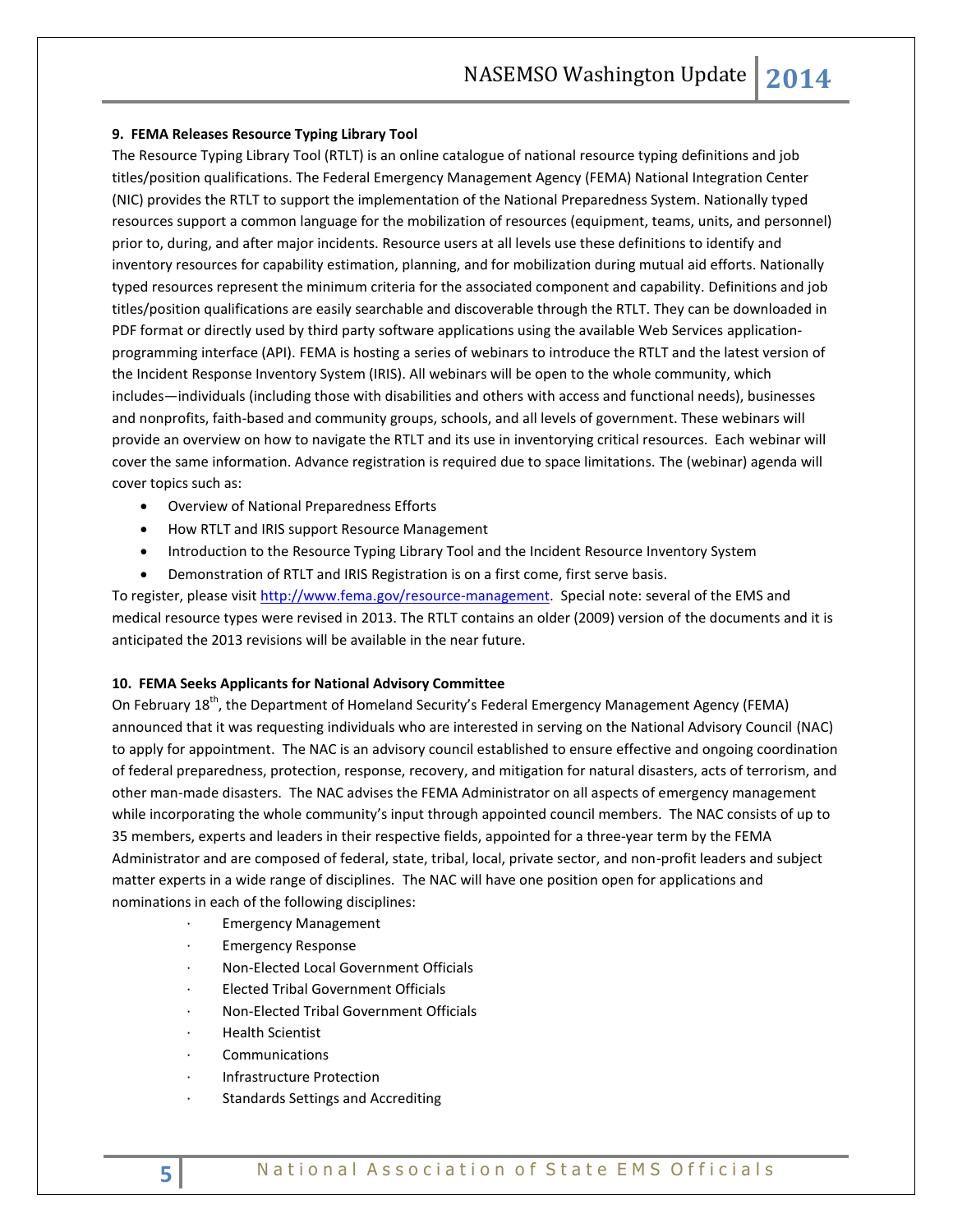#### **Disabilities**

Individuals interested in serving on the NAC are invited to apply for appointment by submitting a Cover Letter and a Resume or Curriculum Vitae (CV) to the Office of the National Advisory Council by Friday, March 14, 2014, 11:59 p.m. EST. For more information...

#### **11. Snow Now Means Water Later: Are You Ready?**

Snow thaw and the potential for heavy spring rains heighten the flood risk throughout the nation in the coming months. Floods are one of the most common hazards in the United States, however not all floods are alike. Some floods develop slowly, while others such a flash floods, can develop in just a few minutes and without visible signs of rain. Additionally, floods can be local, impacting a neighborhood or community, or very large, affecting entire river basins and multiple states. Having an evacuation plan in place before a flood occurs can help avoid confusion and prevent injuries and property damage. A thorough evacuation plan should include:

- Conditions that will activate the plan
- Chain of command
- Emergency functions and who will perform them
- Specific evacuation procedures, including routes and exits
- Procedures for accounting for personnel, customers and visitors
- Equipment for personnel
- Review the plan with workers

Several online resources are available to assist agencies and individuals with flood preparedness:

- [Occupational Safety and Health Administration](https://www.osha.gov/dts/weather/flood/preparedness.html)
- **•** Centers for Disease [Control and Prevention](http://emergency.cdc.gov/disasters/floods/index.asp)
- [Federal Emergency Management Agency](http://www.fema.gov/plan-prepare-mitigate)
- [American Red Cross](http://www.redcross.org/prepare/disaster/flood)

#### **12. CMS Extends Deadline for Comments**

On December  $27^{th}$ , the Centers for Medicare & Medicaid Services (CMS) issued a proposed rule to "establish national emergency preparedness requirements for Medicare- and Medicaid-participating providers and suppliers to ensure that they adequately plan for both natural and man-made disasters, and coordinate with federal, state, tribal, regional, and local emergency preparedness systems. It would also ensure that these providers and suppliers are adequately prepared to meet the needs of patients, residents, clients, and participants during disasters and emergency situations." CMS recently announced that it has extended the deadline for comments to March  $31<sup>st</sup>$  (previously due February 25<sup>th</sup>). For more information...

#### **13. Global Health Security Agenda Promotes Collaboration Among Nations**

Th[e importance of global health security](http://www.cdc.gov/globalhealth/security/why.htm) has never been clearer. New microbes are emerging and spreading, drug resistance is rising, and laboratories around the world could intentionally or unintentionally release dangerous microbes. Globalization of travel and trade increase the chance and speed of these risks spreading. To address these challenges, CDC is joining with other U.S. government agencies and global partners to advance a Global [Health Security Agenda.](http://www.cdc.gov/globalhealth/security/ghsagenda.htm) The aim of this agenda is to accelerate progress toward a safe world and to promote global health security as an international priority to **Prevent** and reduce the likelihood of outbreaks – natural, accidental, or intentional; **Detect** threats early to save lives and; **Respond** rapidly and effectively using multisectorial, international coordination and communication.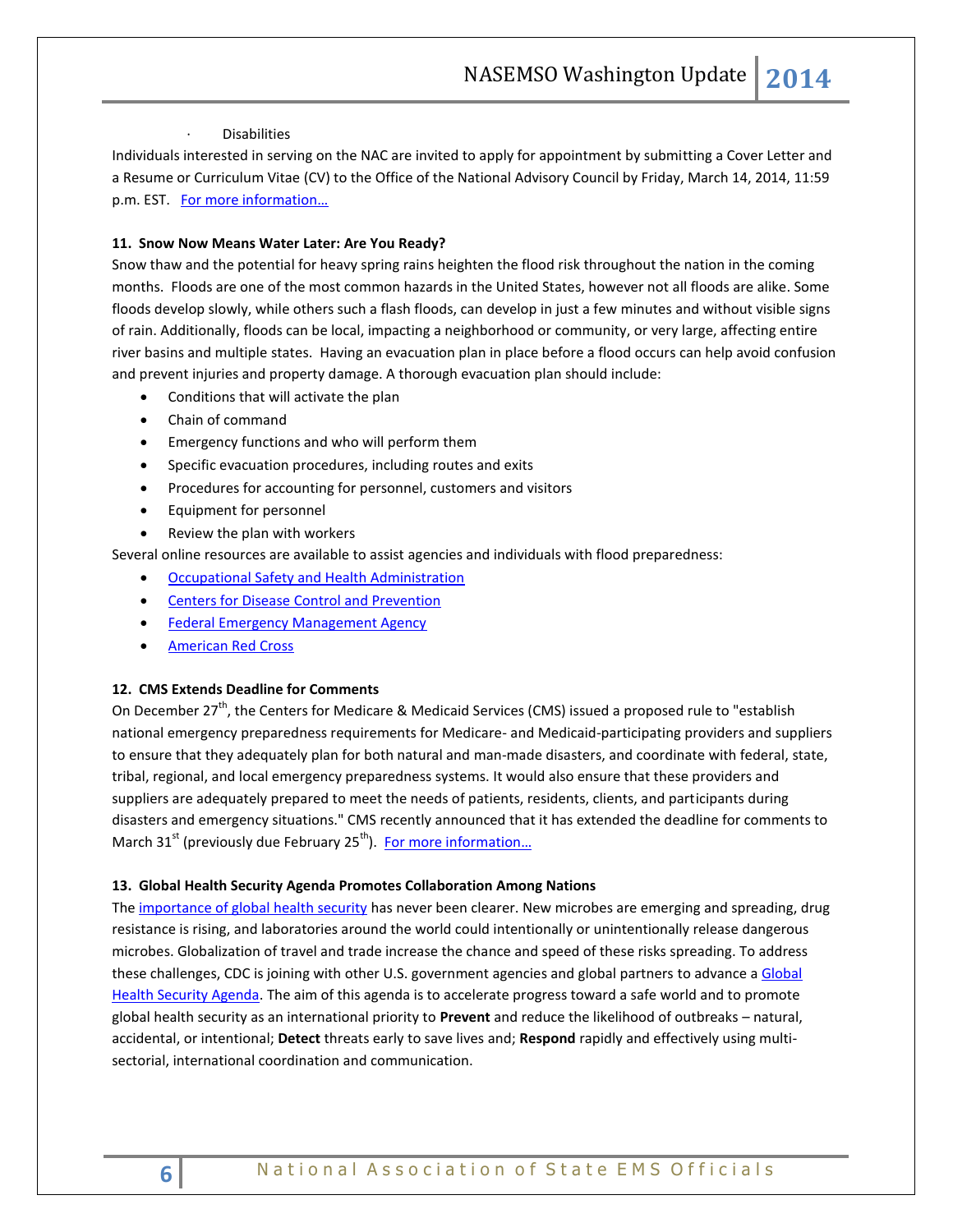#### **14. SAMHSA Behavioral Health Disaster Response Mobile App**

A free new behavioral health app from the Substance Abuse and Mental Health Services Administration (SAMHSA) offers first responders immediate access to field resources for aiding disaster survivors. Has the ability to search for and map behavioral health service providers in the impacted area, review emergency preparedness materials, and send resources to colleagues. For more information...

#### **15. NTSB Offers Training Related to Transportation Accidents**

The National Transportation Safety Board (NTSB) is offering two investigative courses and one focused on family assistance at the NTSB's Training Center in Ashburn, Va., next month. **Cognitive Interviewing** (March 19-20) provides the foundational knowledge and skills needed to conduct interviews of participants in, and witnesses to, transportation incidents or accidents. Learn more at [http://go.usa.gov/BJBP.](http://go.usa.gov/BJBP) The **Transportation Disaster Response: Family Assistance** course (March 25-27) was developed for commercial transportation officials, representatives of federal agencies, staff of non-governmental relief organizations and emergency managers and is instrumental in understanding how any organization involved in the accident response can most effectively support the family assistance efforts. Learn more at [http://go.usa.gov/BJBG.](http://go.usa.gov/BJBG) **Aircraft Accident Investigation**  (March 31-April 11) provides participants with a comprehensive overview of the procedures and methods used and the skills required to investigate an aircraft accident. Examples from recent NTSB investigations will be used to demonstrate particular aspects of the investigative process. Learn more at [http://go.usa.gov/BJKW.](http://go.usa.gov/BJKW) Information about the NTSB Training Center, course registration information and a complete listing of all public courses offered is available at [http://go.usa.gov/gfEA.](http://go.usa.gov/gfEA)

#### **16. NASEMSO Offers New Resources to Assist Implementation Efforts**

To assist state EMS officials, EMS program administrators, and others explain background and implementation progress related to the EMS Education Agenda for the Future, NASEMSO's Implementation Team has posted a Powerpoint presentation, "2014: A New Day in EMS Education The Progress Continues" on the NASEMSO web site. It has been provided in a ppt format so that users can modify the approach to meet state and local needs. The presentation can be downloade[d here.](http://www.nasemso.org/EMSEducationImplementationPlanning/Toolkit.asp) Visitors to NASEMSO's Education Agenda web site should notice that the web site has been reorganized to provide greater access to several resources intended to support implementation efforts, hopefully making them easier to find and use.

#### **17. New Standards** *Interpretations* **Adopted by CoAEMSP Board of Directors**

During its recent meeting, the CoAEMSP Board of Directors adopted several new Interpretations for the CAAHEP *Standards and Guidelines*. The CoAEMSP Interpretations are NOT part of the *Standards and Guidelines* document and are subject to change by CoAEMSP. Questions regarding the Interpretations can be directed to the CoAEMSP [Executive Office.](http://coaemsp.org/Contact.htm) The new Interpretations include:

- Sponsorship with regards to students in other states (Distance Education)
- Medical Director Qualifications with regards to students in other states (Distance Education)
- Hospital/Clinical/Field/Internship Affiliations
- Curriculum Tracking
- **•** Faculty Responsibilities
- Safeguards

Access the new interpretations [here.](http://coaemsp.org/Documents/Standards_Interpretations_CoAEMSP-2-7%202014a.pdf)

#### **18. CAAHEP** *Standards* **Under Revision**

The Committee on Accreditation of Educational Programs for the EMS Professions (CoAEMSP) is responsible for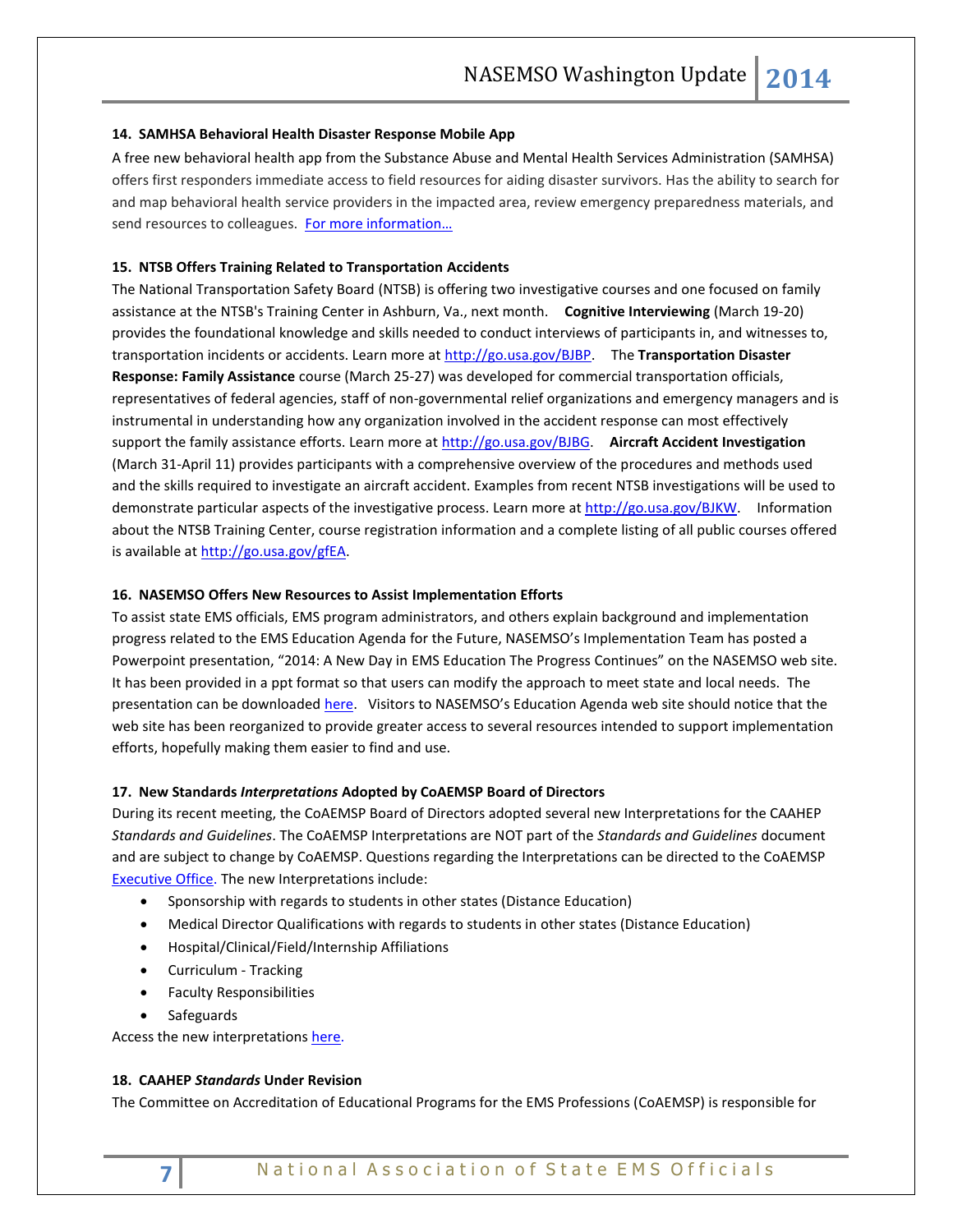developing and periodically revising the CAAHEP *Standards and Guidelines* in order to maintain: a) compliance with CAAHEP policy, including the *Standards* Template; and b) congruence between the educational preparation of students and the accepted state of practice for the discipline. CAAHEP requires the CoAEMSP to review *Standards and Guidelines* at least once every five (5) years and provide the CAAHEP Board of Directors with a written report on the outcome of review. The current *Standards* were last approved by CAAHEP in 2005. In 2010, with the anticipated change in the profession for programs to become accredited by January 1, 2013, CoAEMSP requested and CAAHEP granted an extension for reviewing the Standards. In 2014, with the huge influx of programs successfully brought into the accreditation system, the CoAEMSP has embarked on the revision of the CAAHEP *Standards and Guidelines*. On February 8, 2014, the CoAEMSP Board of Directors approved the first draft of the proposed Standards and Guidelines. The draft is being reviewed by the CAAHEP Standards Committee for its formal review and comment. Once the draft is finalized between the CAAHEP Standards Committee and the CoAEMSP Board of Directors, the draft will be disseminated to all the 14 sponsoring organizations and communities of interest. Solicitations will be made via e-newsletters, social media announcements, the coaemsp.org web site, CoAEMSP workshops, sponsoring organizations communiqués, etc. The revision process is expected to take 18-24 months.

#### **19. CoAEMSP and NAEMSE Offer "Evaluating Student Competency Workshop"--March 7-8 in New Orleans**

This 2-day workshop is designed to assist instructors in appropriately evaluating students in all domains as well as complying with CAAHEP accreditation Standards related to student evaluation. This workshop has an online precourse component that is approximately 4 hours in length. The following will be addressed:

- **•** Principles of Student Evaluation
- Constructing an Evaluation Strategy / Case Studies
- Written Evaluation Tools
- Item Analysis of Written Exams
- Cut Score Determination
- Developing a Portfolio Competency
- Affective Evaluation
- Simulations & Scenario Oral Evaluation

[For more information…](http://coaemsp.org/Documents/Workshop%20Handout%20March-REV.pdf)

#### **20. NIOSH Invites Comments on Center for Motor Vehicle Safety Strategic Plan**

The National Institute for Occupational Safety and Health (NIOSH) invites public comment on the draft Research and Guidance Strategic Plan 2014-2018 for the NIOSH Center for Motor Vehicle Safety. Fatality data show that across all industries, motor vehicle-related incidents are consistently the leading cause of work-related fatalities, and are the first or second leading cause in every major industry sector. The Center is the focal point for research and prevention activities within the Institute to reduce work-related motor vehicle crashes and resulting injuries. Comments on the draft strategic plan must be received no later than March 8, 2014. The request for comments is available [here.](http://www.regulations.gov/#!searchResults;rpp=25;po=0;s=cdc-2013-0024;dct=N%252BSR) For more information, contact Stephanie Pratt [atSPratt@cdc.gov](mailto:atSPratt@cdc.gov)

#### **21. ECCC Launches EMS Collaboration Community on IdeaScale**

The HHS Office of the Assistant Secretary for Preparedness and Response (ASPR) has created a public forum for stakeholders to discuss and share individual ideas about public health and medical emergency preparedness, response, and recovery. Taking the concept a step further, ASPR's Emergency Care Coordination Center (ECCC) in conjunction with the Office of the National Coordinator for Health Information Technology (ONC) is pleased to announce a campaign related to Emergency Medical Services (EMS) and Health Information Technology (HIT).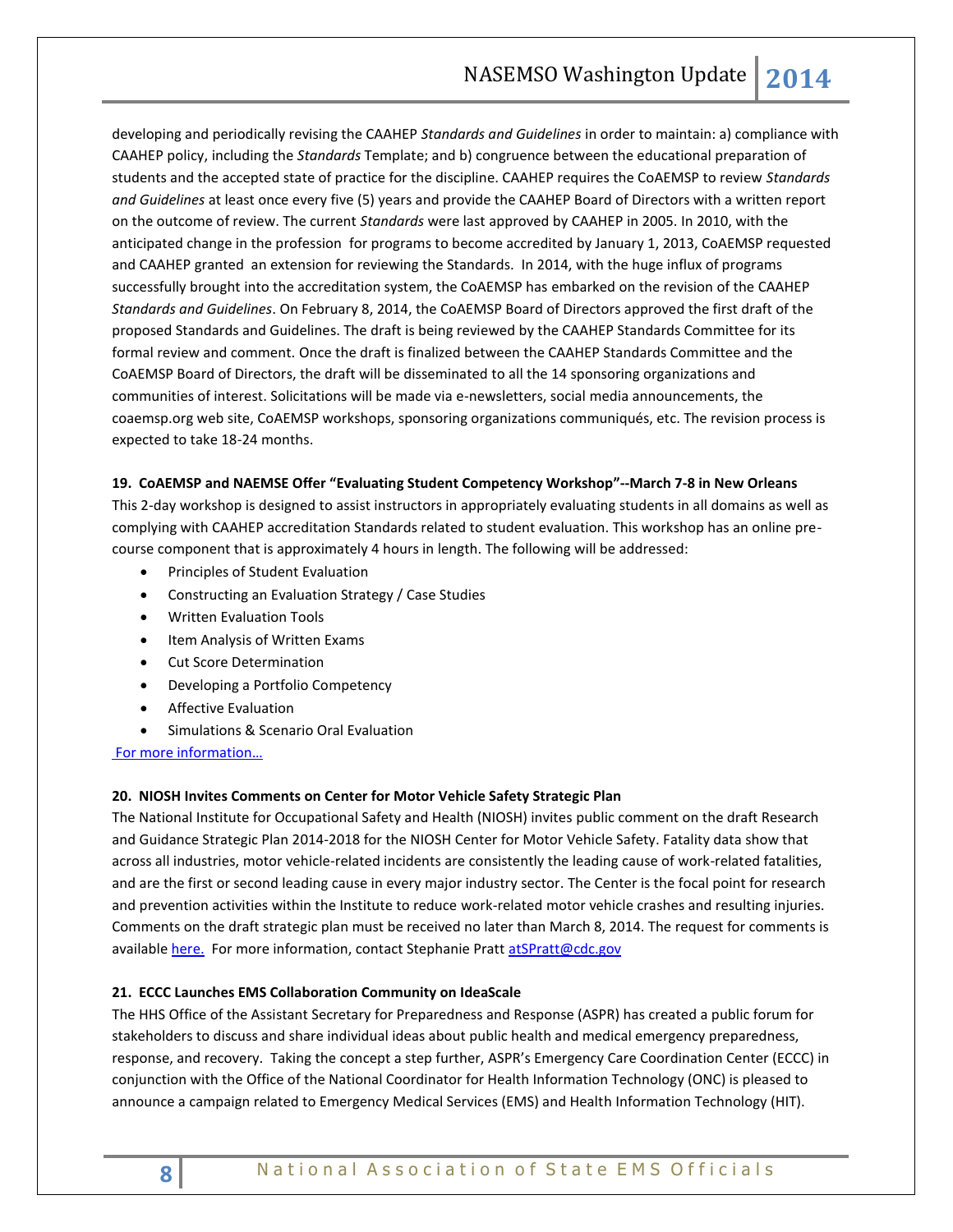ECCC hopes to connect the emergency care, EMS, and HIT communities so they can share and discuss pilot projects, concepts, and initiatives related to health information exchange. This forum also allows others to benefit from those experiences and the resulting knowledge base to avoid or overcome barriers. Support your ideas and vote of others at [http://www.phegov.ideascale.com,](http://www.phegov.ideascale.com/) Health Information Technology and EMS.

#### **22. AHRQ Study Finds Use of Contact Precautions in Emergency Departments Varies**

In a survey of 301 emergency departments (EDs) in 49 states, AHRQ-funded researchers found that policies on the use of contact precautions to prevent the spread of antimicrobial resistant organisms and Clostridium difficile varied greatly, according to a study published online February 3 in *Infection Control and Hospital Epidemiology*. The researchers found that, while most EDs require their staff to use contact precautions (wearing a gown and gloves) when treating patients suspected of having an infection caused by a specific organism, less than half of EDs require such contact precautions when treating patients with symptoms often caused by those organisms. For example, 79 percent of EDs required isolation (including contact precautions) when treating patients with suspected methicillin-resistant Staphylococcus aureus (MRSA), but only 49 percent required contact precautions for all patients with purulent skin infections, which are predominantly caused by community-acquired MRSA. The authors also found that most EDs had not participated in quality improvement projects related to decreasing the spread of these organisms. The authors suggest, based on the variations they observed, that ED organizations and leaders enact policies on the use of contact precautions in the ED. Select to access an [abstract](http://www.ncbi.nlm.nih.gov/pubmed/?term=variability+of+contact+precaution+policies+in+US+emergency+departments) of the study's findings.

#### **23. 2014 GAO Report Highlights Drug Shortages**

From prolonged duration of a disease, to permanent injury, to death, drug shortages have led to harmful patient outcomes. FDA—an agency within the Department of Health and Human Services (HHS)—works to prevent, alleviate, and resolve shortages. In 2011, Government Accountability Office (GAO) recommended that FDA should enhance its ability to respond to shortages. In 2012, the Food and Drug Administration Safety and Innovation Act (FDASIA) gave FDA new authorities to address drug shortages. FDASIA also mandated GAO to study drug shortages. In the report on which it is based, GAO focuses on (1) trends in recent drug shortages and describes what is known about their effect on patients and providers; (2) the causes of drug shortages; and (3) the progress FDA has made in addressing drug shortages. GAO analyzed data from FDA and the University of Utah Drug Information Service, which is generally regarded as the most comprehensive source of drug shortage information for the time period we reviewed. GAO interviewed officials from FDA, organizations representing providers, and drug manufacturers. GAO also reviewed the literature, relevant statutes, regulations, and documents. *DRUG SHORTAGES: Threat to Public Health Persists Despite Actions to Help Maintain Product Availability* GAO-14-339T is now available at [http://www.gao.gov/products/GAO-14-339T.](http://www.gao.gov/products/GAO-14-339T)

In related news, an related hearing by the House Energy & Commerce Subcommittee on Health broadcast on C-SPAN with presentations by the GAO and FDA is available [here.](http://www.c-span.org/video/?317696-1/hearing-drug-shortages)

#### **24. IOM Committee on DHS Workforce Resilience Releases Follow-up Report**

The more than 200,000 men and women who make up the U.S. Department of Homeland Security (DHS) are entrusted with ensuring that the United States is safe, secure, and resilient against terrorism and other hazards. DHS, in turn, is responsible for protecting the health, safety, and resilience of its employees as well as guaranteeing effective management of the medical needs of those under DHS care or custody. The DHS Office of Health Affairs (OHA) asked the Institute of Medicine (IOM) to recommend ways to better integrate occupational health functions and operational medicine throughout DHS with the necessary centralized oversight authority. Building off the foundational recommendations from a [2013 IOM report,](http://iom.edu/Reports/2013/A-Ready-and-Resilient-Workforce-for-the-Department-of-Homeland-Security-Protecting-Americas-Front-Line.aspx) this report concludes that although DHS has worked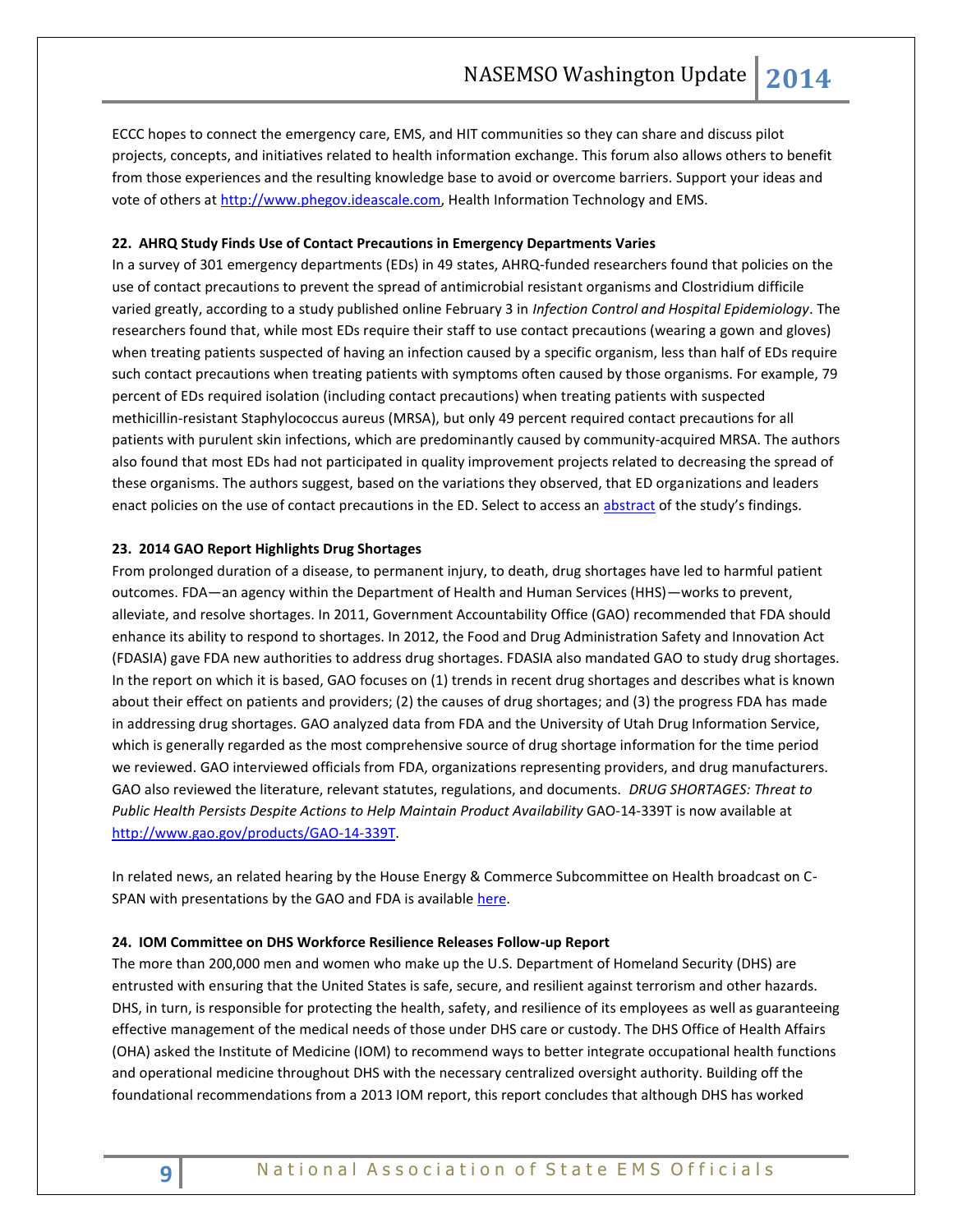diligently to overcome overarching management problems, its fragmented health protection system remains a barrier to promoting a healthy, safe, and resilient workforce. In order to ensure mission readiness and to provide DHS employees with occupational health support, strategic alignment through committed leadership, organizational and functional alignment, and management of health and safety information are needed. For more infor[mation…](http://iom.edu/Reports/2014/Advancing-Workforce-Health-at-the-Department-of-Homeland-Security.aspx)

# **25. Etomidate Injection Recall Announced by Manufacturer**

Agila Specialties notified medical care organizations of a nationwide recall to the hospital/user level of 10 lots of Etomidate Injection 2 mg/mL – 10 mL and 20 mL. All of the products bear a Pfizer label. Product was distributed Nationwide to distributors, retailers, hospitals, pharmacies, and/or clinics. The product was recalled due to the potential for small black particles, identified as paper shipper labels, to be present in individual vials; the potential for missing lot number and/or expiry date on the outer carton, and the potential for illegible/missing lot number and expiry on individual vials. Intravenous administration of particles may lead to impairment of microcirculation, phlebitis, infection, embolism and subsequent infarction. For more information...

### **26. Philips Respironics Initiates Recalls Trilogy Ventilator**

On February 11, 2014, Philips Respironics initiated a voluntary recall to address a potentially defective component on the Trilogy Ventilator power management board, which could affect the function of the device. If this issue is not corrected it is possible that the ventilator may fail to deliver mechanical breaths and that the alarm functionality may be reduced to indicate ventilatory failure, resulting in serious adverse health consequences or death. There have been no reports of death or serious injury related to this potential problem. The Philips Respironics Trilogy Ventilator is intended to provide continuous or intermittent ventilatory support for the care of individuals who require mechanical ventilation. The devices are intended to be used in home, institution/hospital, and portable applications such as wheelchairs and gurneys. For more information...

#### **27. FY 2013 Fire Prevention and Safety Grants Application Period Now Open**

Starting Tuesday, February 18, 2014, organizations may begin online grant applications for Fiscal Year (FY) 2013 Fire Prevention and Safety (FP&S) Grant funding. The deadline for all FP&S Grant applications is Friday, March 21, 2014, at 5 p.m. Eastern Time (ET). Key Changes in the FY 2013 Fire Prevention and Safety funding opportunity:

- The grantee cost sharing is now 5% for all eligible applicants for both FP&S and Research and Development (R&D) activities regardless of population size or applicant type.
- Applications and awards are limited to a maximum federal share of \$1.5 million dollars, regardless of applicant type.
- The evaluation criteria under the Research and Development activity have been modified and now clarifies the evaluation process for the Research and Development applications.

Th[e FY 2013 Fire Prevention and Safety Grants Funding Opportunity Announcement \(FOA\)](http://www.fema.gov/media-library/assets/documents/89270) explains the purpose of the grant program, activities eligible for support, eligibility criteria, award criteria, application instructions, and Federal requirements for grantees.

#### **28. ACEP Reports Nation Receives a D+ in Emergency Care**

Emergency physicians have sounded a warning that the continuing failure of state and national policies is endangering emergency patients, citing as proof a worse grade of D+ in th[e latest edition of a state-by-state report](http://www.emreportcard.org/uploadedFiles/EMReportCard2014.pdf)  [card](http://www.emreportcard.org/uploadedFiles/EMReportCard2014.pdf) on support for emergency care (Report Card). The Report Card forecasts an expanding role for emergency departments under the Affordable Care Act and describes the harmful effects of the competing pressures of shrinking resources and increasing demands. The Report Card measures conditions and policies under which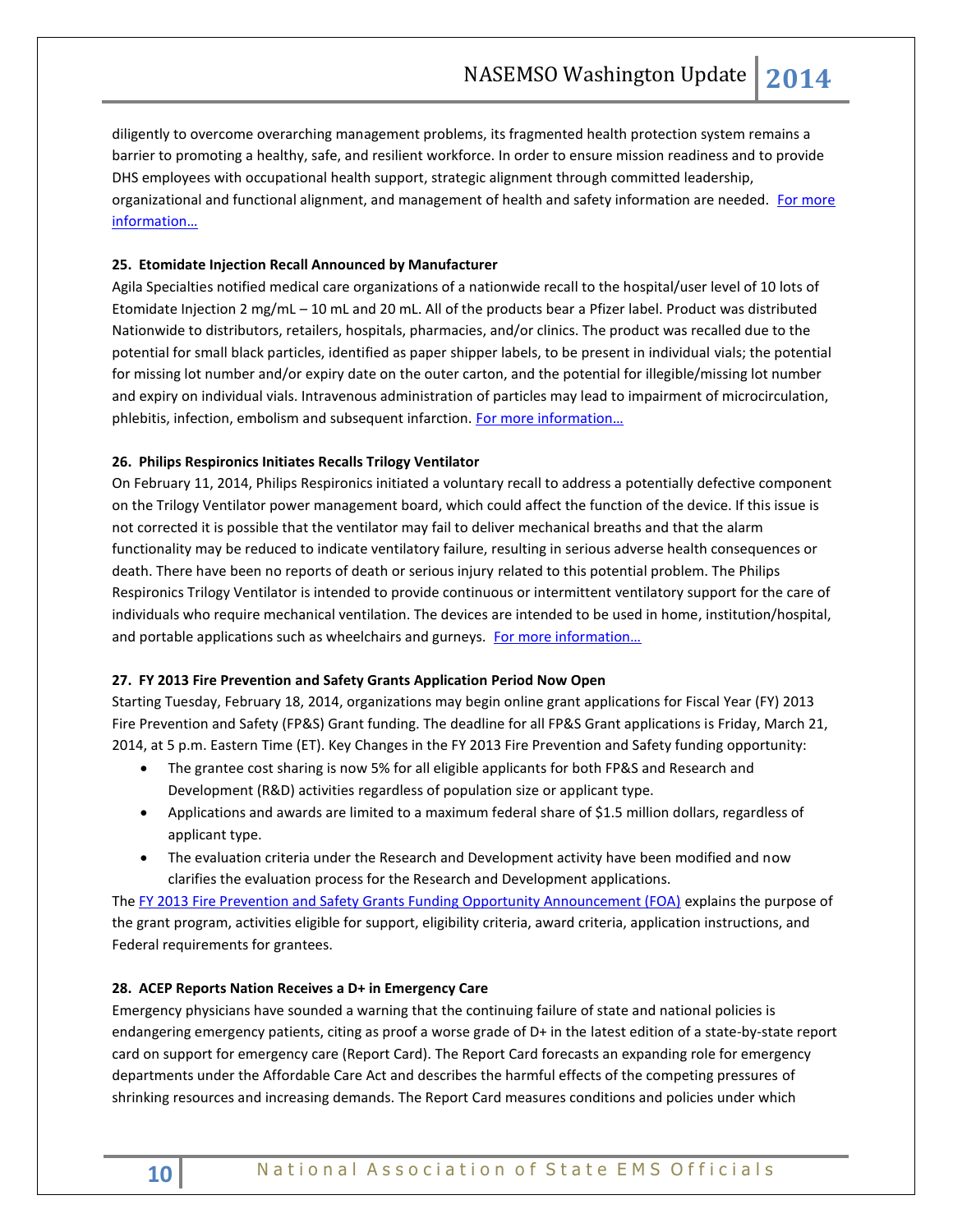emergency care is being delivered, not the quality of care provided by hospitals and emergency providers. *["America's Emergency Care Environment: A State](http://www.emreportcard.org/uploadedFiles/EMReportCard2014.pdf)-by-State Report Card"* — has 136 measures in five categories:

- Access to Emergency Care (30 percent of the grade): the nation received a D-
- Quality and Patient Safety (20 percent): the nation received a C
- Medical Liability Environment (20 percent): the nation received a C-
- Public Health and Injury Prevention (15 percent): the nation received a C
- Disaster Preparedness (15 percent): the nation received a C-

The District of Columbia ranked first in the nation with a B-, surpassing Massachusetts, which held the top spot in the 2009 Report Card. Wyoming ranked dead last, receiving an F overall. The top ranked states were the District of Columbia (1st, B-), Massachusetts (2nd, B-), Maine (3rd, B-), Nebraska (4th, B-) and Colorado (5th , C+). The bottom ranked states were Wyoming (51st, F), Arkansas (50th, D-), New Mexico (49th, D), Montana (48th, D) and Kentucky (47th, D).

#### **29. National Organizations Promote Guidelines for Geriatric Emergency Departments**

The American College of Emergency Physicians, the American Geriatrics Society, Emergency Nurses Association, and the Society for Academic Emergency Medicine announce the availability of a Geriatric Emergency Department Guidelines document, a product of two years of consensus-based work. The purpose of Geriatric Emergency Department Guidelines is to provide a standardized set of guidelines that can effectively improve the care of the geriatric population and which is feasible to implement in the ED. The guidelines create a template for staffing, equipment, education, policies and procedures, follow-up care, and performance improvement measures and encourages EMS training. For mor[e information…](http://www.acep.org/geriEDguidelines/)

#### **UPCOMING EVENTS**

#### **\*\*\*STATEWIDE EMS CONFERENCES\*\*\***

Twenty-Eighth Annual Conference on the Prevention of Child Abuse. March 3-4, 2014 Omni Colonnade Hotel San Antonio, Texas. [For more information…](http://www.preventchildabusetexas.org/nextconference.html)

13<sup>th</sup> Annual Update in Acute and Emergency Care Pediatrics Conference. Knoxville, TN on March 28-29, 2014. For [more information…](http://www.etsu.edu/com/cme/PEM2014.aspx.)

35<sup>th</sup> Annual Virginia EMS Symposium, November 5-9, 2014, Norfolk Waterside Marriott, Norfolk, Va. For more information, visit [http://www.vdh.virginia.gov/OEMS/symposium/index.htm.](http://www.vdh.virginia.gov/OEMS/symposium/index.htm)

#### **\*\*\*National Conferences and Special Meetings\*\*\***

# **NAEMSE Instructor Course Level 1**

March 14-16, 2014 **Elizabeth, NJ** 

April 4-6, 2014 **Champaign, IL** 

April 25-27, 2014 Greenville, SC

**NAEMSE Instructor Course Level 2**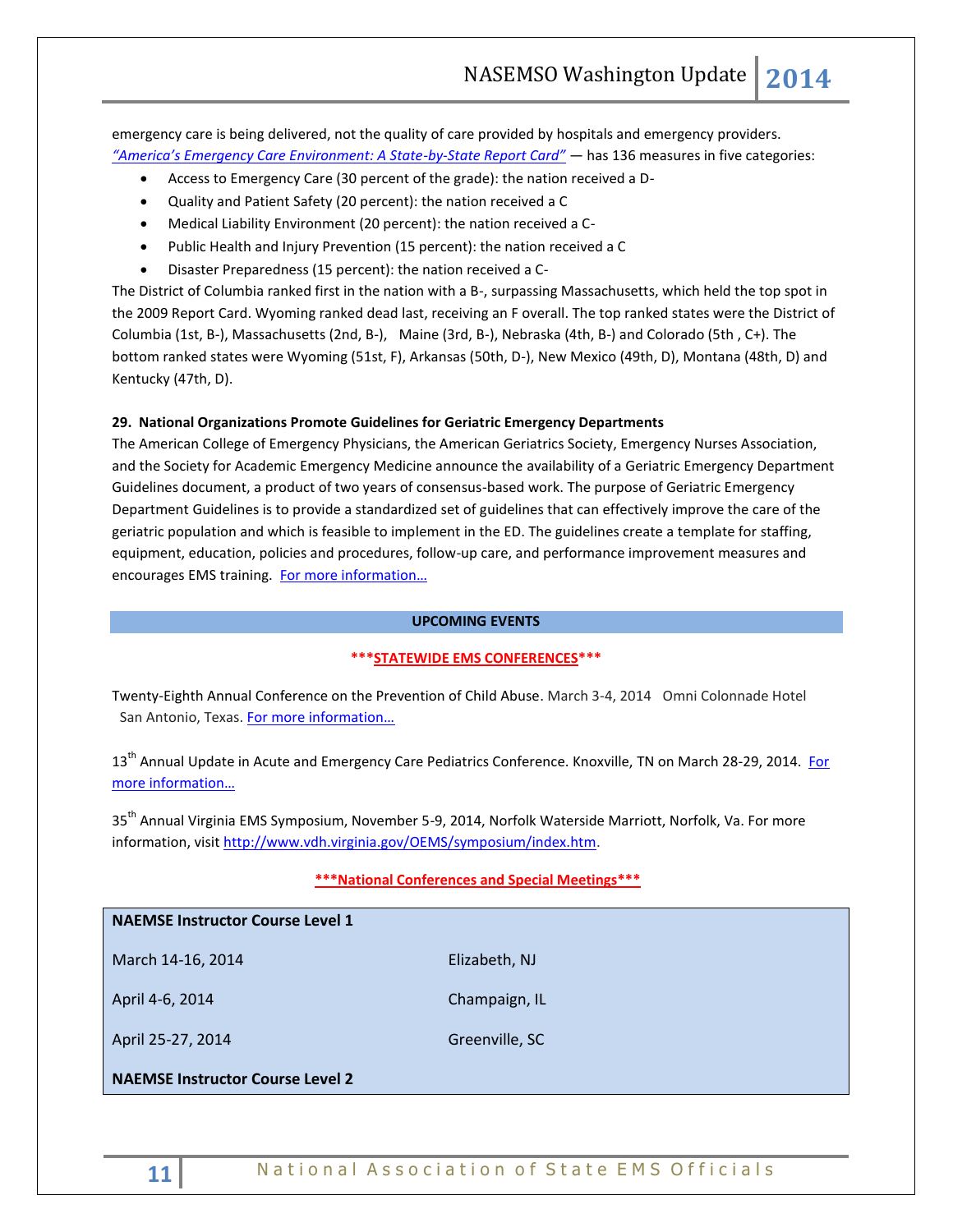# NASEMSO Washington Update **2014**

| March 7-8, 2014   | Orland Park, IL |
|-------------------|-----------------|
| March 21-22, 2014 | Loudon, VA      |
| May 2-4, 2014     | Sacramento, CA  |
| May 16-17, 2014   | Macon, GA       |

NASEMSO Mid-Year Meeting, March 3-5, 2014. Rosen Center, Orlando, FL. [For more information…](http://www.nasemso.org/Meetings/MidYear/index.asp)

ENA Leadership Conference. March 5-9, 2014. Phoenix, AZ. [For more information…](http://www.ena.org/education/conferences/Pages/default.aspx)

AAMS Spring Conference. March 11, 2014. Washington, DC. For more information...

EMS on the Hill Day, March 26, 2014, Washington, DC. Registration and information is now available at [www.naemt.org.](http://www.naemt.org/) 

[2014 Preparedness Summit.](http://preparednesssummit.org/) April 1-4, 2014 in Atlanta GA.

National Public Health Week. April 7-13, 2014. [For more information…](http://www.nphw.org/2014)

Fire-Rescue Med. April 29-May 3, 2014. Arlington, VA. For more information...

ACEP Leadership and Advocacy Conference. May 18-21, 2014. Washington, DC. [For more information…](http://www.acep.org/lac/)

National EMS Week. May 18-24, 2014. This year's theme is "EMS: Dedicated. For Life." For more information...

Pinnacle EMS Leadership and Management Conference. July 21-25, 2014. Scottsdale, AZ. [For more information…](http://pinnacle-ems.com/)

ITS America World Congress. September 7-11, 2014. Detroit Marriott at the Renaissance Center. Detroit, MI. For [more information…](http://itsworldcongress.org/)

NAEMSE Symposium. September 16-21, 2014. Peppermill Resort Hotel. Reno, NV. [For more information…](http://www.naemse.org/symposium/)

Air Medical Transport Conference. September 22-24, 2014. Nashville, TN.

NASEMSO Annual Meeting. October 6-10, 2014. Westin Cleveland and Cleveland Public Auditorium, Cleveland, OH. [For more informati](http://www.nasemso.org/Meetings/Annual/AnnualMeeting2014.asp)on…

ENA Annual Meeting. October 7-11, 2014. Indiana Convention Center. Indianapolis, IN. For more information...

ACEP Annual Meeting. October 27-October 30, 2014. Chicago, IL. [For more information…](http://www.acep.org/)

EMS Expo. November 9-13, 2014. Nashville, TN. [For more information…](http://emsworldexpo.com/)

See more EMS Events on NASEMSO's web site at <http://www.nasemso.org/Resources/Calendar/index.asp>